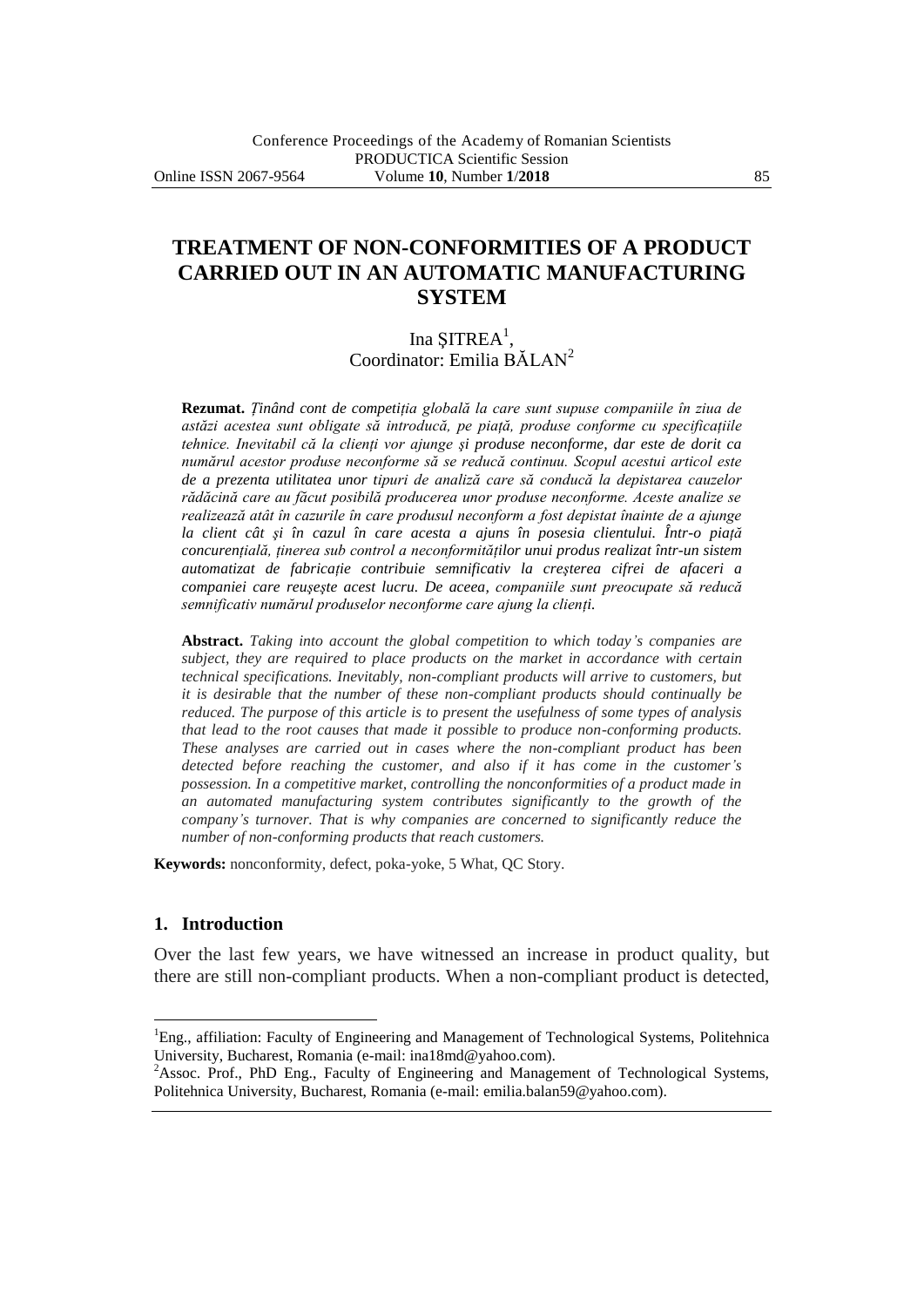certain corrective measures that are determined by complex analyses, designed to eliminate the root cause of the nonconformity, are immediately made. In parallel, to prevent non-conformities or to detect non-compliant products in order to isolate them, it is necessary to take preventive measures so that they do not reach the customer. These preventive measures apply in particular to areas at risk of nonconformities. It is desirable to prevent so that non-compliant products do not reach customers, rather than dealing with situations where non-compliant products have been detected by customers. Thus, our customers will trust our products, which they can recommend to other potential customers.

This paper aims to establish responsibilities and describe the process of identifying, documenting, evaluating and treating the product that does not comply with defined requirements to prevent its unintentional marketing and notification of the functions involved. Also, some types of analysis triggered by the non-compliant product are presented.

### **2. Product Non-conformity**

The distinction between the concepts of "defect" and "non-compliance" is important because it has legal connotations, especially those associated with the issues of product liability. Consequently, the term of "defect" should be used with great caution.

If the term of "quality" is used exclusively for technical evaluations, in most cases it is necessary to associate it with an adjective, such as the quality measure or the relative quality. From conception to execution, delivery and consumption, the stages of making products are determinant for their quality. Satisfaction of expressed and implied consumer requirements is underlined by the notion of "nonconformity" and "defect". And because defect is understood to be the failure of a prescribed use condition, the distinction between nonconformity and failure lies in the nature of the features to which it refers. Thus, by failure is meant the cessation of a product's ability to perform required functions or interrupting its operation.

However, the ISO dictionary comes with the explanation of some terms used along the productive chain or after the fault is identified, namely the product / service nonconformity: - Recurrence = action on a non-compliant product to prevent intentional initial use; - Reclassation = modifying the class of a nonconforming product to make it conform to requirements different from the original; - Repair = action on a non-compliant product to make it acceptable for intentional use; - Recrefaction = action on a non-compliant product to make it conform to the requirements.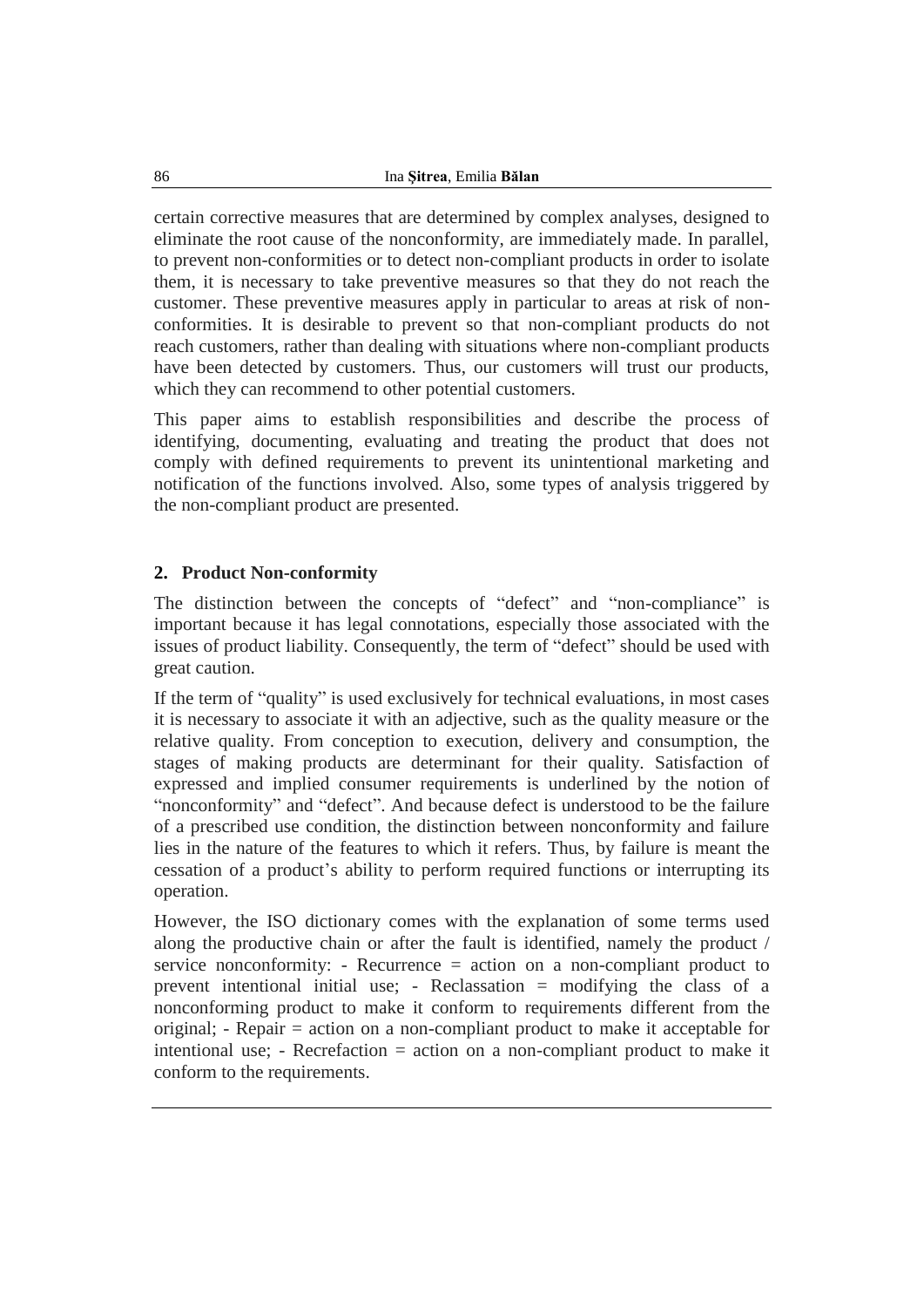Thus, non-compliance means, according to ISO, the non-compliance with the specified requirements, while the defect is the non-fulfilment of the requirements for the intended use. The first term refers to the strict compliance with the provisions of the contract and the other strictly to the use of the product.

Distinction cannot be avoided; it should be done because defective products can no longer be used in certain situations. In other situations, however, when certain requirements are not strictly imposed on the product, it is possible to use it, taking into account certain non-conformities and changing product specifications.

The term "defect", as opposed to that of "user-friendliness", is closer to the consumer's vision. The European Community Directive on the legal liability of the supplier is enforceable in this respect. This reinforces the idea that a product can also take other uses in relation to the intended one, depending on the presentation or the method of reprocessing adopted.

Regardless of adoptions, adaptations and restructuring, product quality is structured and high on the ISO foundation:  $-$  quality  $=$  the extent to which an assembly of intrinsic characteristics meets the requirements; - receance = need or expectation that is declared, generally implied or mandatory; - class = category or rank assigned to different quality requirements for products, processes or systems having the same functional use; - customer satisfaction = customer perception of the extent to which the requirements have been met; -capability  $=$  the ability of an organization, system or process to achieve a product that will meet the requirements imposed on it [4].

### **3. Treatment of Product Non-conformity at Dacia Mechanical Use**

Dacia Mechanical Plant and Chassis covers a wide range of activities: manufacture of aluminium parts, assembly and assembly of motors and gearboxes, machining of parts and assembly of front and rear semi-axles, pressing and welding of GMP axles and frames - propeller) for Dacia, Renault and Nissan vehicles all over the world. More than 65% of the plant's output is for export to Renault and Nissan Group plants. Mechanical Plant and Chassis Dacia is organized in four manufacturing departments with 122 production lines: Aluminium, Engines, Gearboxes and Chassis.

The Engines Department's mission is to manufacture and manufacture engine components and engine assembly, K7J (1.4L) and K7M (1.6L), which equips Logan and Sandero and H4Bt (0.9L) available on the new Logan, Sandero, Sandero Stepway and Clio 4 models [2].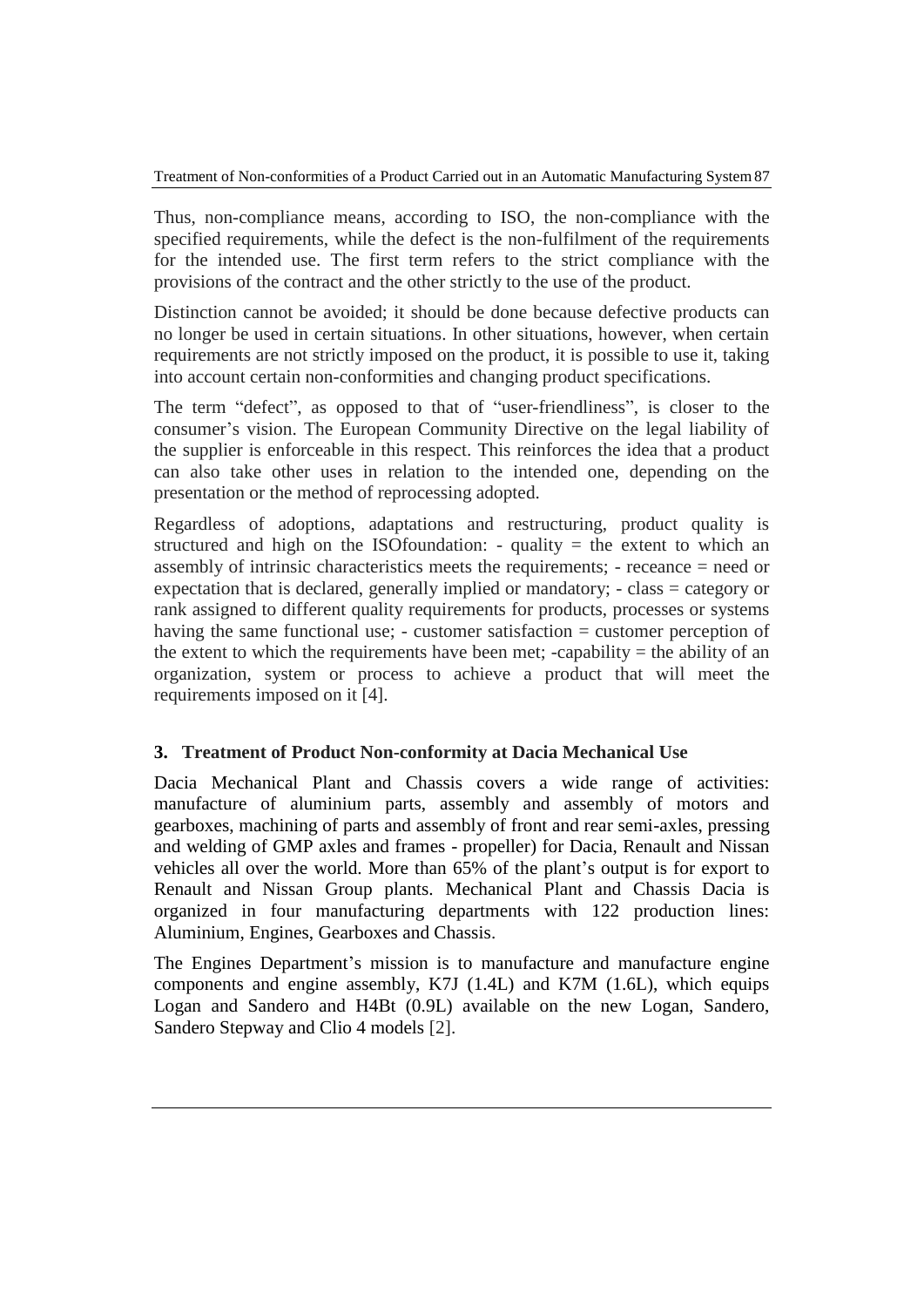## **3.1 Factory Line Cylinder head K7**

This line of manufacture is an integral part of the Engines Department. The cylinder head is the engine component that is mounted above the cylinder in order to create a closed space between the top of the piston and the inner walls of the cylinder. It is made by alloy casting or aluminium alloy casting. A cylinder head may be individual, on each cylinder, common to all cylinders or grouped for several cylinders. The cylinder head appears as a cylinder cap having a cavity at the bottom, a cavity which, together with the piston at the dead end, and the walls of the cylinder form the combustion chamber. The shape of the cylinder head differs depending on the type of engine.

The K7 cylinder head is a complex and automatic line, the cast-iron cylinder made of an aluminium alloy, goes through several machining operations until it reaches a finished product (see Figure 1). Among the operations performed on this manufacturing line we can mention the following: milling, drilling, boring, threading, brushing, washing, etc.

### **3.1.1 Procedure for handling non-conforming and / or potentially noncompliant K7 cylinder head**

Identification of non-conforming K7 is made by manufacturing and / or quality by applying the NECONFORM PRODUCT ID (see Figure 2) on each product.



| DACIA                                     |                                               |                                                                              |  |  |
|-------------------------------------------|-----------------------------------------------|------------------------------------------------------------------------------|--|--|
| <b>START</b>                              |                                               |                                                                              |  |  |
| <b>IN SEAHERS.</b>                        |                                               |                                                                              |  |  |
| <b>ELITERATA</b><br><b>ISBICE:</b>        | She are the family wheels are the family      |                                                                              |  |  |
| <b>ELTIMA OPERATIE EFECTUATA:</b>         |                                               |                                                                              |  |  |
| <b>GENERVATH</b>                          |                                               |                                                                              |  |  |
|                                           |                                               |                                                                              |  |  |
| <b>BETHEROGAT</b><br>Data / Ne. decogars: | <b>STATISTICS</b><br><b>DE TREAT</b><br>Daise | <b>DE RETURNAT</b><br><b>Data:</b>                                           |  |  |
| DE BEBUTAT                                | <b>SK RETURNT</b>                             | <b>MITTERSTARTER</b>                                                         |  |  |
| Data:                                     | <b>Data</b> :                                 | <b>EVACTARY</b><br><b>Data:</b><br>Network                                   |  |  |
| <b>CANTTATE</b>                           | <b>SEPTITE</b>                                | <b>Calimar</b>                                                               |  |  |
| Decementary UEL Fab., Cathery / Lighthair |                                               | Calcarer pulses of room<br><b>CONTRACTOR COMMUNIST CONTRACTOR CONTRACTOR</b> |  |  |

**Fig. 1:** K7 Cylinder head [1] **Fig. 2:** Non-conform product label [1]

Under the heading "Remarks" - PARTS / PRODUCTS IN ANALYSIS. Isolation of the non-compliant or potentially non-conforming K7 cylinder head is done in specially designed areas - the yellow / red delimited area in the labelled container by the factory. Analysis of the non-compliant or potentially non-compliant cylinder K7 is carried out by an analysis group made up of: - representative manufacturing (as applicable - detector and rebutter generator); - representative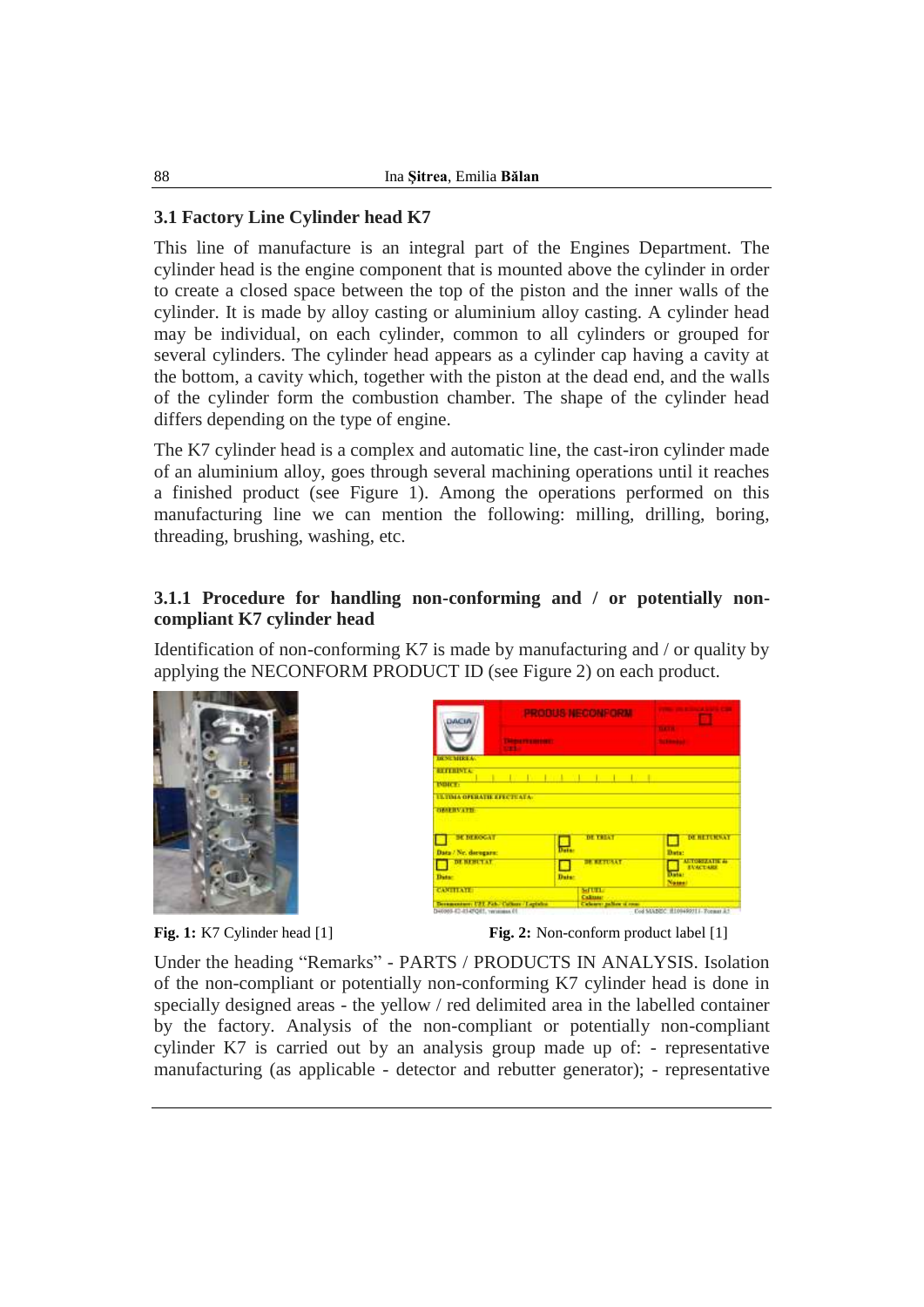Treatment of Non-conformities of a Product Carried out in an Automatic Manufacturing System89

department of manufacturing quality; - representative logistics (when needed); representative engineering process (when needed); - representative study office (when needed).

The analysis allows for the isolation of non-compliant products and the determination of the type of action: - the use or delivery of compliant products; - Choice of treatment actions.

At this stage, we draw up the Analysis Report form - Rebuttal note. The report should contain all the types of rebuttal of the analyzed period, marked according to the classification index. Recording Report Report - Rebuttal note is made in a special register at UEL level. After analyzing the non-compliant product (on each exchange), the representative of the area where the non-compliant product has been identified completes the Analysis Report - Rebuttal Note, and can generate corrective actions. If the analysis group is not able to meet the exchange group II and III, the Analysis Report - Rebuttal Note is completed at the end of the exchange, the validation is done the next day: in the "manufacturing point" where all the representatives of the group participate Of analysis.

**Sorting.** Following the analysis of the previous step, the chillers can be sorted and / or retouched. They are identified with the NECONFORM PRODUCT ID label and marked as TRIAT and / OR RETURN as appropriate.

The Cylinder head are sorted according to the Sorting Guide. Products considered to be conforming after sorting are identified by the green label - PRODUCT CONFORM (see Figure 3) signed by the person who performed the operation (manufacturing / quality) and affixed to the packaging label.

| <b>DACIA</b>                               |              | <b>PRODUS CONFORM</b>                  |           | PUNE UN X DACA<br><b>ESTE C SR</b> |  |
|--------------------------------------------|--------------|----------------------------------------|-----------|------------------------------------|--|
|                                            | Departament: |                                        |           | DATA:                              |  |
| UEL:                                       |              |                                        | Schimbul: |                                    |  |
| DENUMIREA:                                 |              |                                        |           |                                    |  |
| <b>REFERINTA:</b>                          |              |                                        |           |                                    |  |
| OPERATIE EFECTUATA: TRIERE<br><b>RETUS</b> |              |                                        |           |                                    |  |
| <b>CANTITATE:</b>                          |              | Operator (nume prenume)<br>(somnatura) |           | Validare retur                     |  |
| Documentare: Calitats/Fabricads            |              | Culoare: verde                         |           |                                    |  |
| D40060-02-034FO 05, versiunea 01           |              | Cod MABEC R100649099                   |           |                                    |  |

**Fig. 3:** Conform product label [1]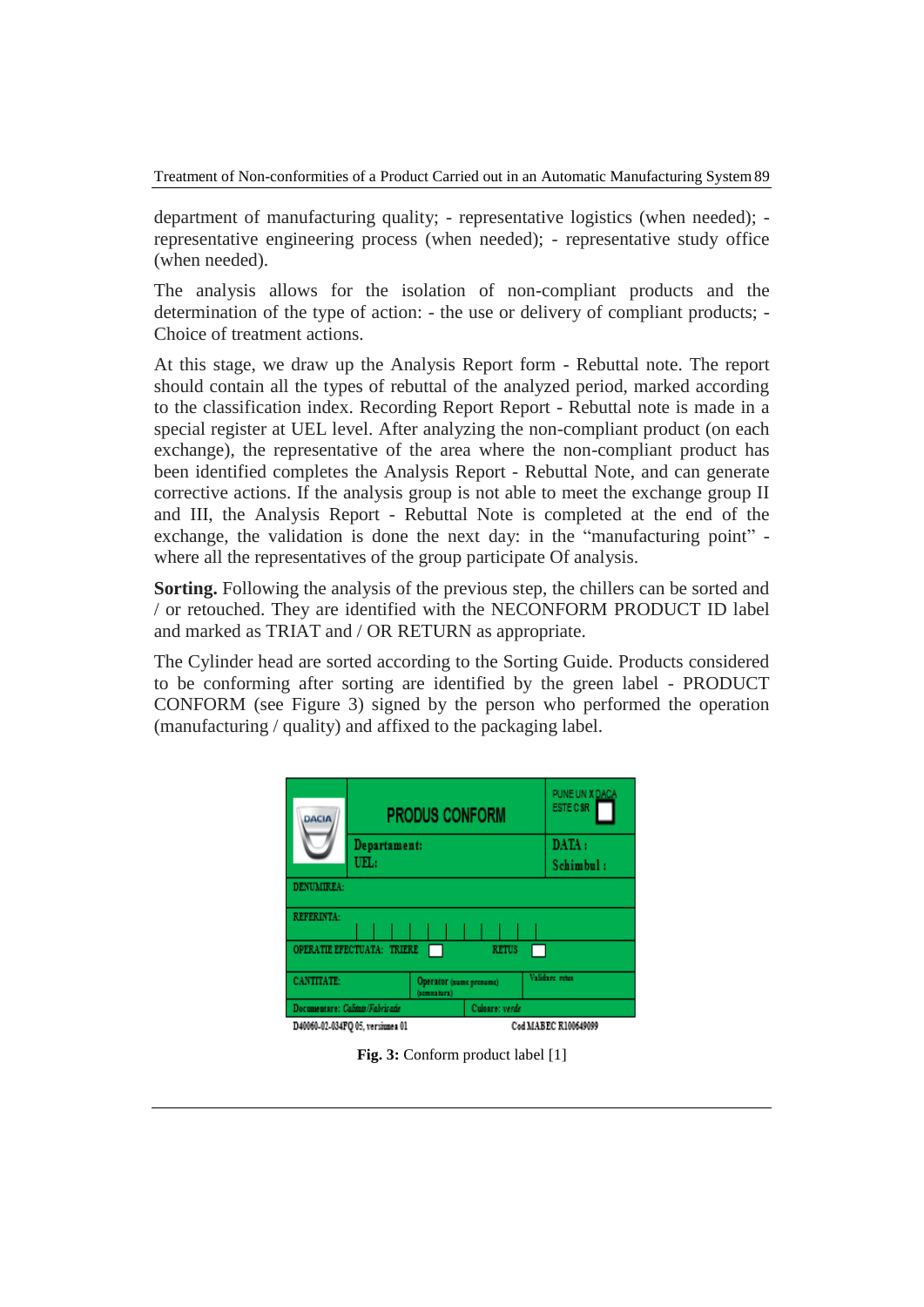**Retouching.** K7 Cylinders head requiring retouching are handled according to rehearsal / retouching / retouching / rehearsing plan / ranges / FOPs. For retouching and / or CSR features, retouching ranges / documents must be validated by the involved RRSH.

**Validate retouching.** After completion of the retouching, the conforming cylinders are identified with the green label "PRODUCT CONFORM", signed under the heading "Validation" by the UEL Manufacturing / Quality Chief (according to the repairs / retouching plans / gauge / FOPs), affixed to the packaging label to the operator who performed the retouching.

**Derogation.** The chiclets proposed by the analysis group for the derogation are identified with the PRODUCT NECONFORM identification label, the DEROGATED item is ticked and treated according to the quality procedure - Derogation of the non-compliant product. The form of compliance must be signed by the analysis group (as appropriate: quality, manufacturing, DIVD, etc.).

**Validation derogation.** The request for derogation is endorsed by the stakeholders, according to a Dacia internal procedure.

**Use or product delivery.** The chats for which the retouched or the waiver has been validated, including the trials, are promoted in the flow or delivered to the customer by the Logistics / Manufacturing function.

**Reboot.** Cylinders considered by the analyst group to be rebutted are identified with the NECONFORM PRODUCT label, ticked under the heading REPLACEMENT. The rebute is declared in the PSFP computer system (then automatically transmitted to the GPI) at the end of each exchange by the UEL Manufacturing / Logistics Chief. Containers with rebuttal cylinders are secured (locked) or located in areas away from the manufacturing stream. A mapping of these areas must be at the department level. Rebuff chaussures are mutilated (they become unusable for the purpose for which they were made) by the representative of the manufacturing / logistics. The pieces so mutilated are discharged (based on the Report of Analysis - Rebuttal Note) from the department by the logistic representative within 24 hours. Upon receiving / removing the counterfeit, the PSFP / SIPE Records of Analysis Reports - Rebuttal Notes are verified by the UEL Logistics Chief, UEL Manufacturing Manager (if applicable GPI Screen Copied). GPI information on Rebut is transferred to VALO STOC and ALCOR for the purpose of revaluing and recording rebate [1].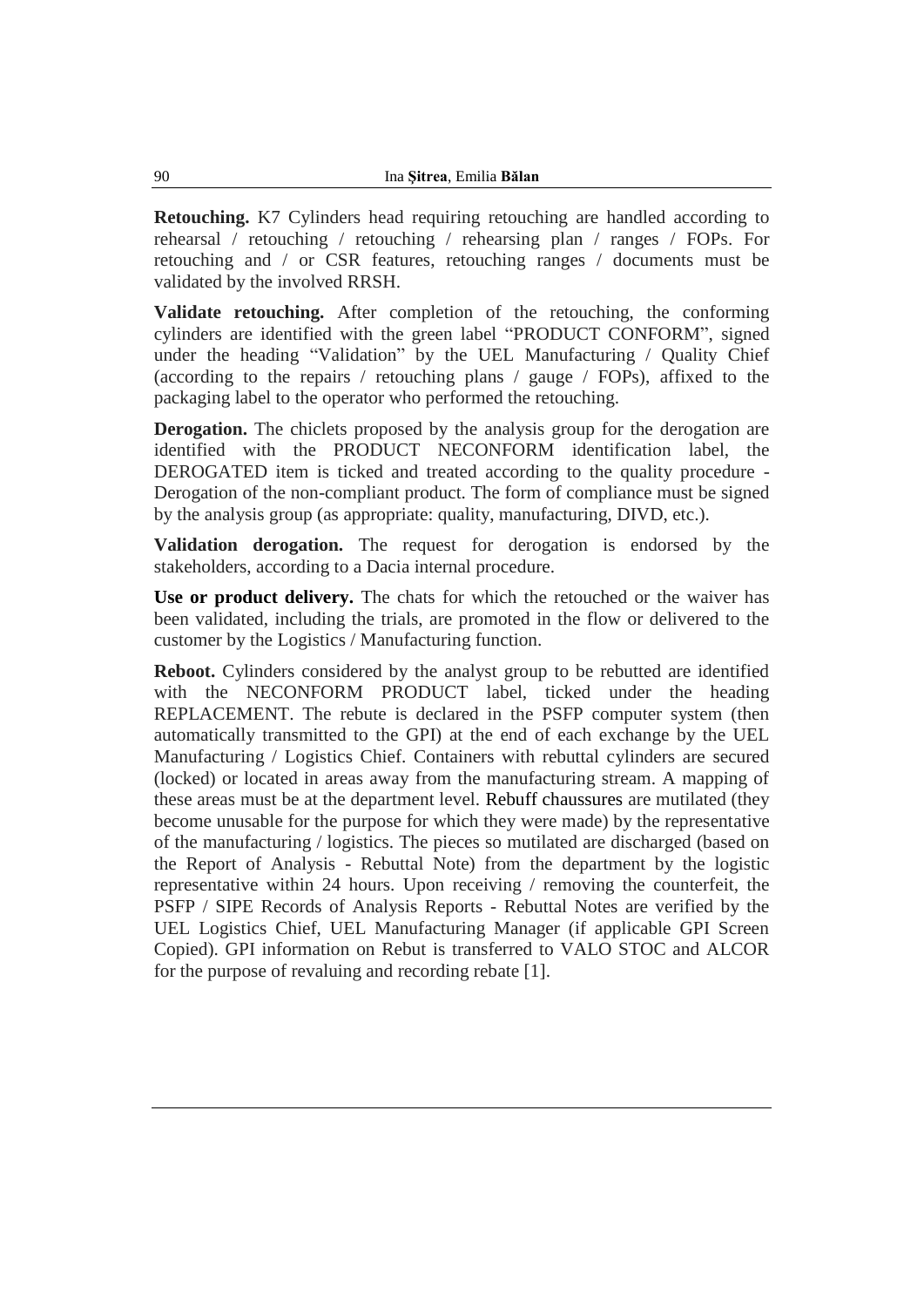#### **3.1.2 Types of analysis triggered at the detection of non-conforming K7 cylinder heads**

Often, what just seems to be "a problem" is, in fact, a symptom of a more serious problem. Managers who want to find solutions to problems need to carry out a root-cause analysis to ensure they have identified the real causes.

A problem is a difference between what it is and what it must be or can be. This definition leads us to consider two main situations: - the problem is caused by a malfunction, in the sense that one thing (or more) does not conform to the specification. This is the case for a deregulating part or production system. In this case, solving the problem is a return to normality; - the problem is determined by the desire to improve the existing, in the sense that there is an opportunity for progress or a new goal is drawn. In this case, solving the problem is progressing to the goal level.

Also, a problem can be simple or complicated (complex). The simple issue is the issue for which information, data, figures can be gathered by collecting and observing the effect. In this case, bindings from causes to effects can be determined by analysis, and action on these causes the problem to disappear. These simple problems are determined by the principle that the same causes always produce the same effects. The complicated problem does not differ much from the simple one; it differs by the number of component elements. A complicated problem can be broken down into several simple problems that are treated separately using the same methods. Certain complex issues have the particularity of not having simple relationships between causes and effects, but the same causes do not always produce the same effects.

**The "5 Why" Analysis** was first used by Sakichi Toyoda, one of the founders of Toyota, in 1930, and then developed by Taiichi Ohno. It all started from the desire to understand a situation as objectively and quickly as possible, seeking to get explanations from those directly involved in the activities that led to the observed situation, repeatedly using the question "Why is it happening (or not) something specific?" or "Why did the observed symptom appear?" The principle applied in the "5 What?" method is similar to the funnel principle (see Figure 4) [3].

In simpler cases of emergence of non-conforming cylinders (problems first appeared), the technique of "5 Why?" is used in order to reach the essence of the problem.

The purpose of the technique is to explore the cause and effect of the work process, highlighting a particular problem. This method is applied repeatedly asking "Why" (five times, as a rule) until the root of the cause of nonconformity is reached. Although this technique is called "The Technique of the Five Why?", Depending on the nature of the nonconformity identified, the root cause can be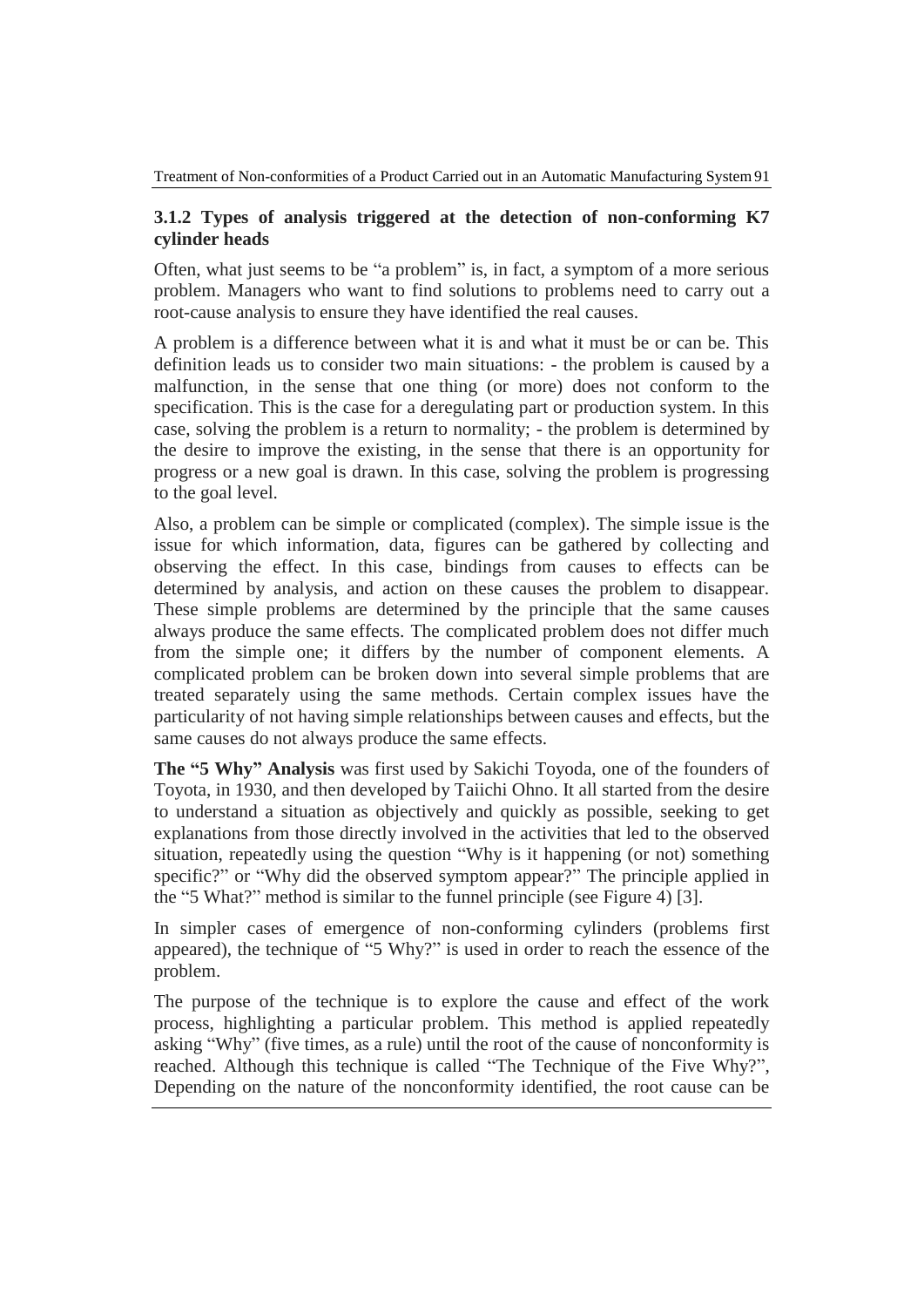determined by asking the question a few or more times. For each answer given to why, we need to make sure that the set of facts is taken into account. Never is what is "natural" or "normal" as a cause or response to why.



**Fig. 4:** K7 The funnel principle [3] **Fig.5:** Analysis 5 Why in the SPR Rack [1]

At Dacia & Renault, the "5 Why" will be found, among others, in the following equipment (see Figure 5): -Arts of causes: case analysis according to 4M families (Material, Workbench, Methods, Means); - QC Story: Analysis of repetitive problems; - MBR: Long Stop Analysis or Major Incident (Cold).

In the beginning we describe the facts observed on the field, so they are indisputable. Use: What it does, C, U, C, C, Why (What does, Who, Where, When, How, Why). Make an installation scheme if necessary. When the true causes are not obvious, it is thought to seek out the explanation paths with the 4M: Workbench - Material - Methods - Means. It is important not to judge only on true facts; we must eradicate all possible causes that can lead to this problem. Because this takes a long time, it is necessary to prioritize actions, which implies an analysis of defect modes and their criticism.

When Analysis 5 From Logic, all phrases must logically link to "So", check back, then define action plans. If we were to make a summary of Analysis 5 From what we can say the following: - Before starting an analysis, check whether the issue has disappeared by applying an existing standard; - the problem is correct; - the question of why? (as long as it is necessary for the human cause); - dowise check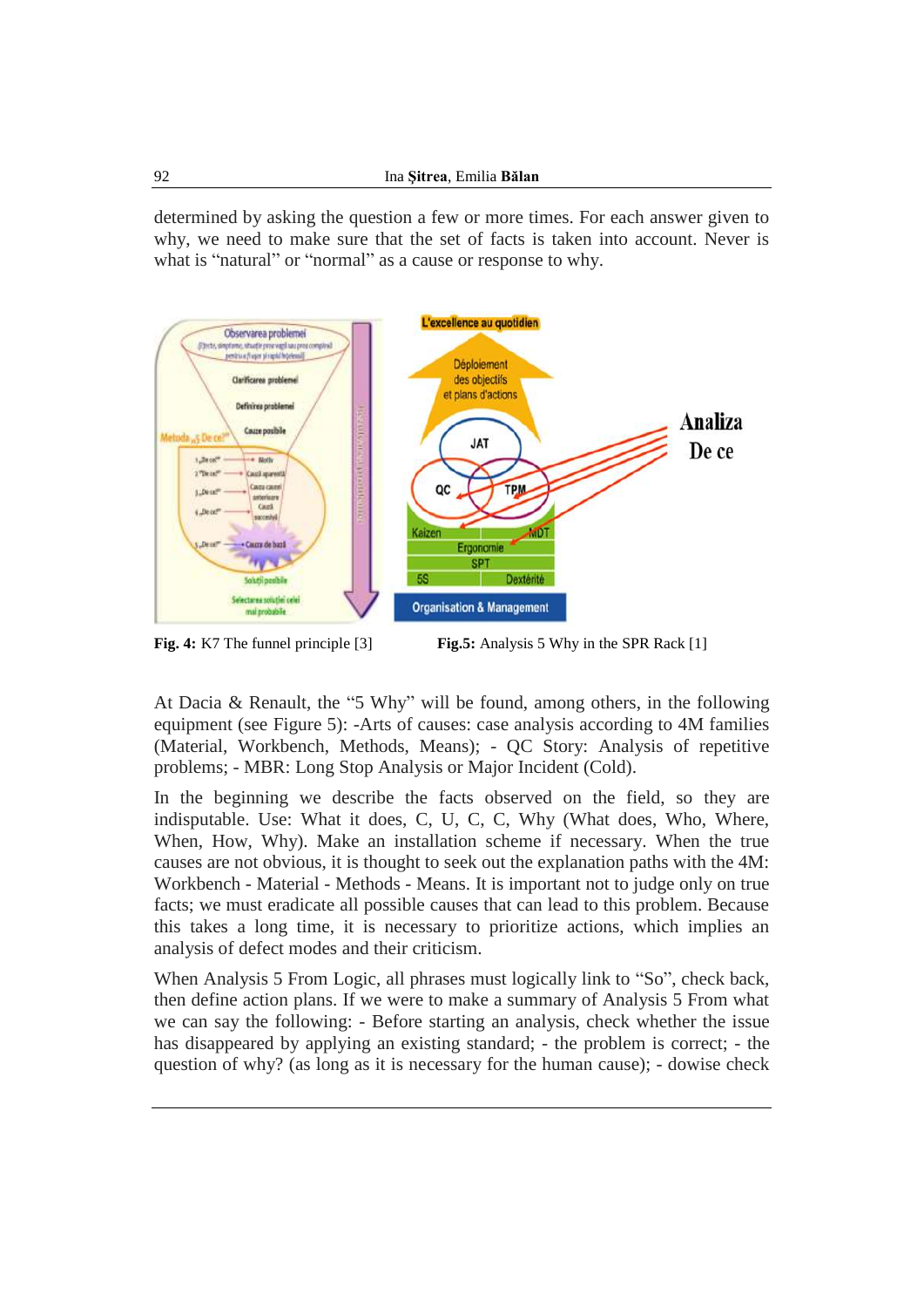whether this cause implies the effect; - check if there are other causes; -to define the actions, then measure their effects.

Key Points for an Analysis 5 What to do to eliminate the problem are as follows:. - we judge only facts (check on the field, do not imagine); - make constructive and precise phrases (subject, verb, complement); - despite different skills if necessary; - Do not put what is normal as a cause in the analysis (e.g. the screw is unscrewed because the engine vibrates); - seeks to treat primary causes [1].

**QC Story Analysis** is a problem-solving method based on taking into account facts and data, without speculation, for a problem that is caused by several elements. Renault has decided to implement its own production system (SPR). This system is a set of values, principles, rules, standards and practices shared by all the actors of the four functions involved in manufacturing, namely: - productprocess concept; -suppliers of parts, materials, components, manufacturing means; -logistics of parts and vehicle dispatching; - production.

Renault's Production System aims to achieve a global performance target that puts the Renault industrial system at the forefront of quality, cost, timing and management, as well as the proposed targets are all imposed because they are the industrial translation of Renault's strategic objectives: - the quality assurance required by internal and external customers; - reducing global cost; - the production of the required products at the requested moments; - responsibility and respect for people.

A successful QC Story approach depends on the following key points: - consider facts and data, not speculation; - consider variations (not only media); - Make the most of useful people - the process is as important as the result; - Make a planning using the PDCA cycle and keep it; - Stop the 9 steps and use the usual means; - Improvements are not useful if they are not sustainable (standardized); - not to be afraid of changes or mistakes; - nobody moves without motivation; - (and above all) practice, practice, practice …

Keeping this process is very important, leaving no milestone. This will make work easier, all the more if the activity lasts longer (a few weeks) or requires group work. In practice, it is sometimes necessary to add information in the previous steps after we have already advanced to QC Story.

Of all the aspects of QC Story, the following principles remain the most fundamental: - QC Story is a way of thinking about problems, not a method or a means; - QC Story is usable for all types of tasks where a problem is addressed or an existing one is improved; - QC Story must always be practiced and tested to prove its effectiveness; - This activity is endless, it is a continuous progress.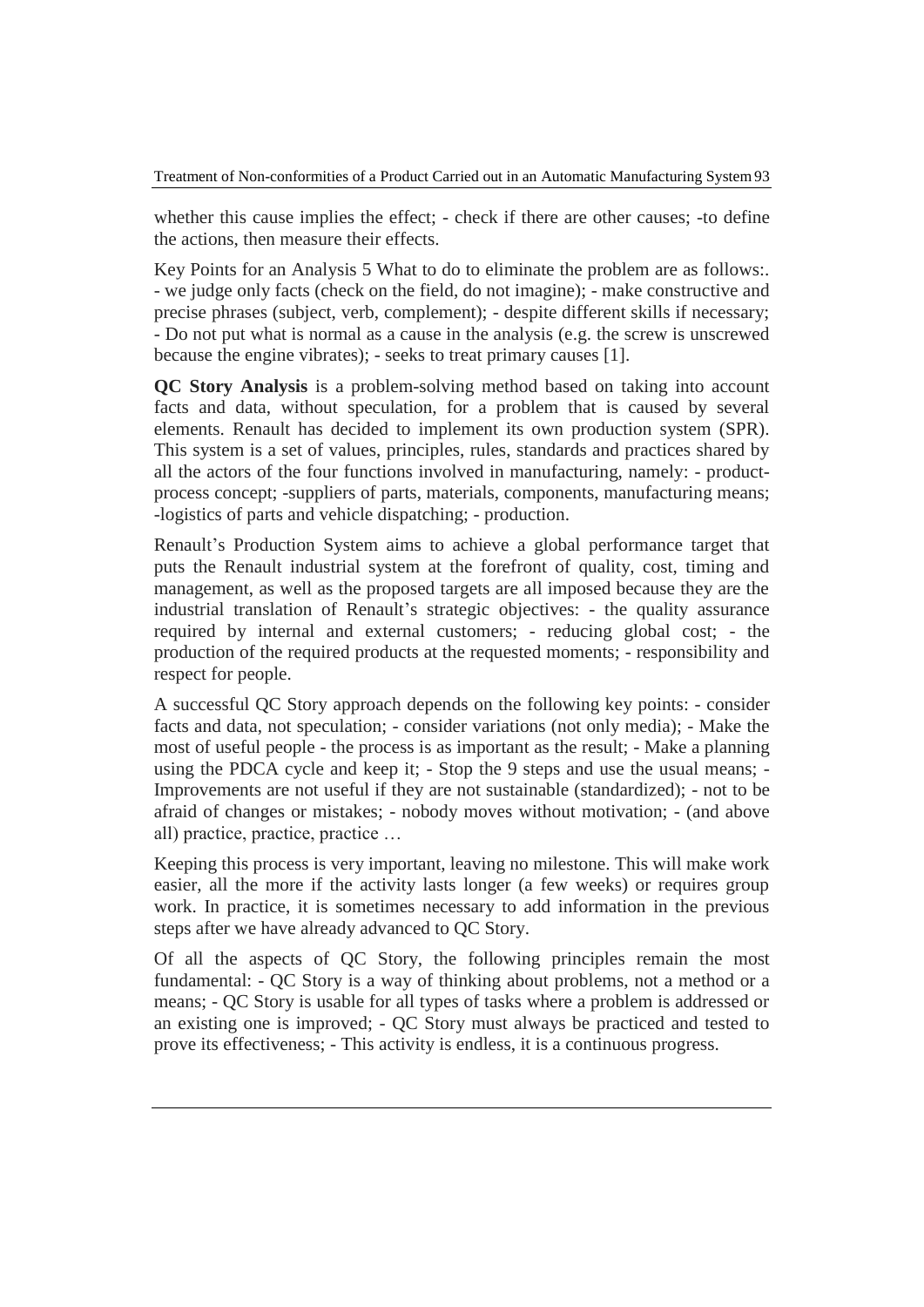In more complex cases of non-conforming K7 cylinders, use this QC method Story. This type of analysis uses the Ishikawa diagram to identify the root cause that led to the noncompliance [1].

#### **4. Conclusions**

Some of the analyses triggered in detecting non-compliant K7 chillers had actions like installing Poka Yoke devices. Poka Yoke is a simple object (templates, warning devices, warning and information systems, etc.) that prevents staff from making mistakes. Poka Yoke is used to stop the machine or alert the operator that something is about to go wrong. There are 3 levels of Poka Yoke (alert, control).

As the practice of Poka Yoke usually comes from the occurrence of a problem, we can link PDCA QC Story to PDCA Poka Yoke (see Figure 6). As a result, if one of the interim solutions found in Step 6 of the QC Story is put into practice by a Poka Yoke, the creation and implementation of the Poka Yoke will be followed by a PDCA (see Figure 7).



**Fig. 6:** Link between PDCA QC Story with PDCA Poka Yoke [1]

**Fig. 7:** PDCA Poka Yoke [1]

Thanks to the installation of PokaYoke devices, the K7 cylinder head has greatly improved the quality of the products. Thus, the non-compliant parts are found at the workstation without reaching the customer. Among the advantages that have emerged as a result of the active involvement of all human resources that have attributions to improve the quality of manufactured products, we can recall the following: - diminishing repatriation / retouch costs; - increasing the skills of operators; - dimensioning the number of nonconforming parts; - increasing customer satisfaction; - Positive recommendations offered by current customers to potential customers in the field.

Figure 8 shows the mapping of all poka yoke devices in the K7 cylinder head.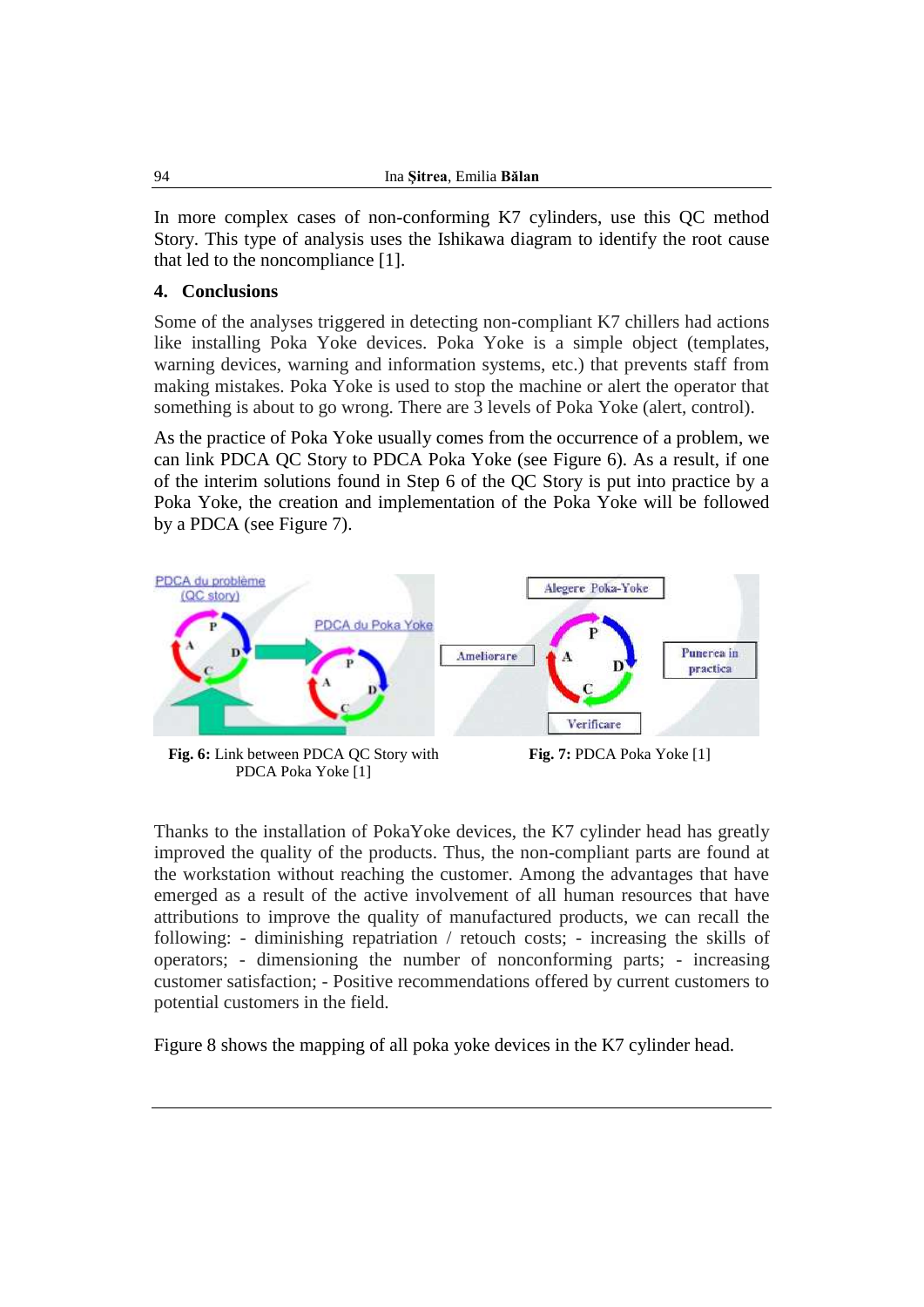

Treatment of Non-conformities of a Product Carried out in an Automatic Manufacturing System95

**Fig. 8:** Cartography Poka Yoke Factory Line Cylinder head K7[1].

#### **Abbreviations**

The following symbols are used in the paper:

ALCOR = Long-term IT application for Dacia & Renault accounting;

CSR = Regulatory Security Feature;

DIVD = Direction of Decentralized Vehicle Engineering;

FOP = Process Operation Sheet;

GPI = Integrated Production Management;

P (S) DCA = Plan (Standardize) -Do-Check-Act;

PSFP = Pilotage and Tracking of Parts Flow;

RRSH = Responsable Réglementation Sécurité Homologation;

SPR – Production system Dacia & Renault

SIPE = Système d'Information aux Presses et l'Embouttissage;

SPR = Renault Production System;

UEL = Elementary Unit of Work;

VALO STOC = Stock Valuation, Dacia & Renault IT Application.